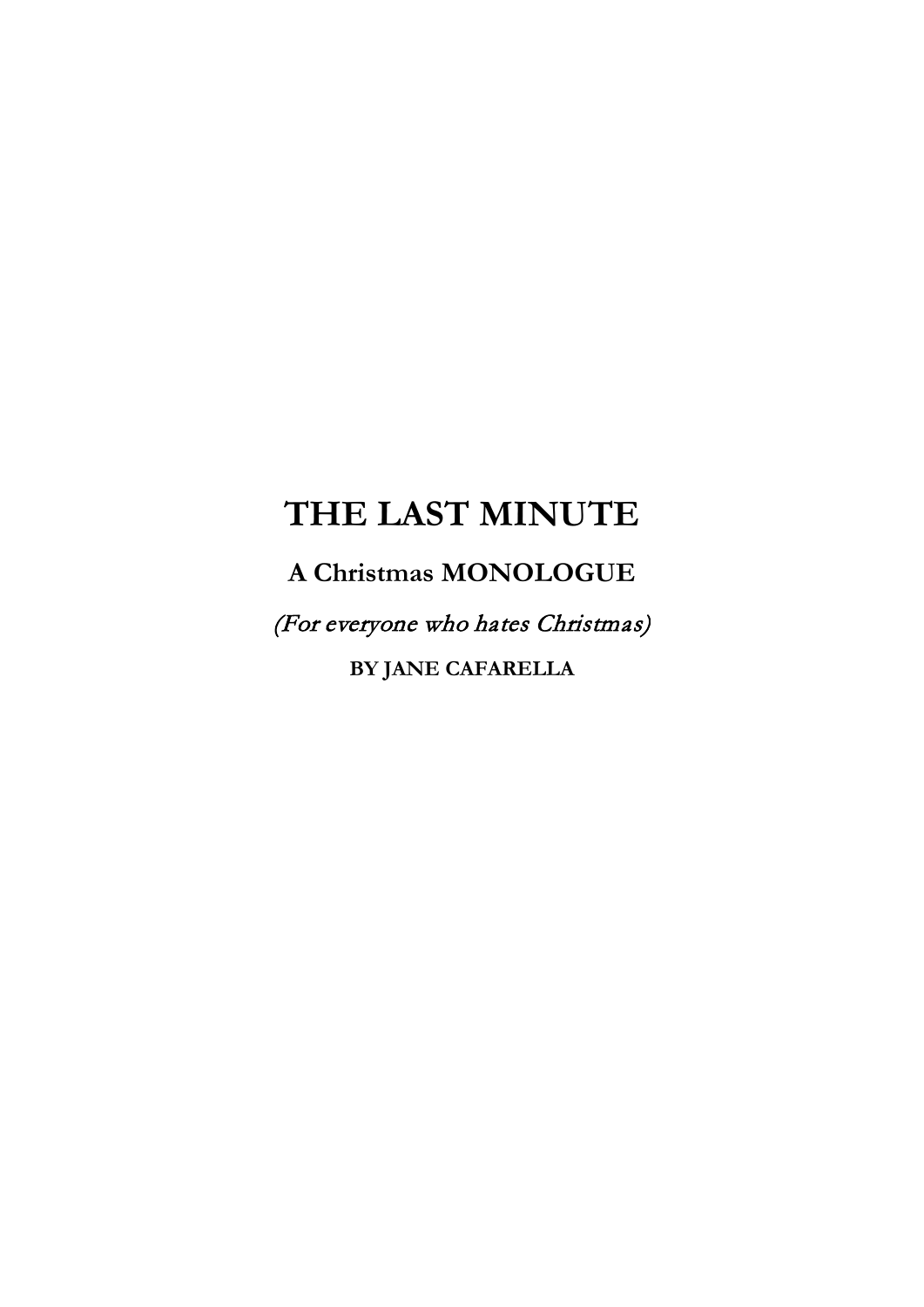*TIME: Christmas Eve, the present. MARY, mid-50s, unpacks groceries in her kitchen - jars of curry, basmati rice, pappadams, nothing Christmassy – as she explains to her husband why she won't be sticking around this Christmas.*

Around September I start collecting things…throw away remarks, wistful looks.

Little hints about what people like…

Like when your fountain pen broke…

and when your mother said she liked that jewellery – what's it called? Pandora!

Then I start making lists... shopping in my lunch hour for specials, ticking things off...planning the menu.

But this year, September and October came and went. I meant to start, but, somehow, I never found the time.

Then the stores were full of people and decorations - and I realised… I hadn't done anything!

I felt sick…like when you haven't studied for an exam.

You kept asking, "When are you going to put up the tree?"

There are 27 pictures of the kids unwrapping presents under that tree. I just couldn't contemplate 28.

A week went by…Christmas Eve. The Last Minute.

I've never done that before – gone at The Last Minute.

It took me 20 minutes to find a parking space. I couldn't figure it out.

Men. Everywhere! And then I realised...The Last Minute!

Perfume. Jewellery. Slow cookers. Gift-wrapped. Wham, bam, thank you, Ma'am! That's all it is to them.

I didn't know where to start. Everything looked so…picked over.

I went generic. Calendars - puppies, kittens, Audrey Hepburn. I was about to pop into the supermarket for a turkey when I saw it – a three-sided cardboard castle with fake snow dripping from the roof. Santa's Workshop.

A skinny Santa was sitting on a red velvet throne. Anyone could see that his beard was fake. You could see the elastic.

A six-foot-tall pixie with plastic pointy ears, blonde hair and black roots was packing up photos.

Near the entrance was a woman with a little boy of about six, clinging to her legs.

*She assumes the attitude and lisp of the child looking up at its mother.*

"Is that the real Thanta?" the boy asked.

"Of course," the mother said, and she went to pay the pixie.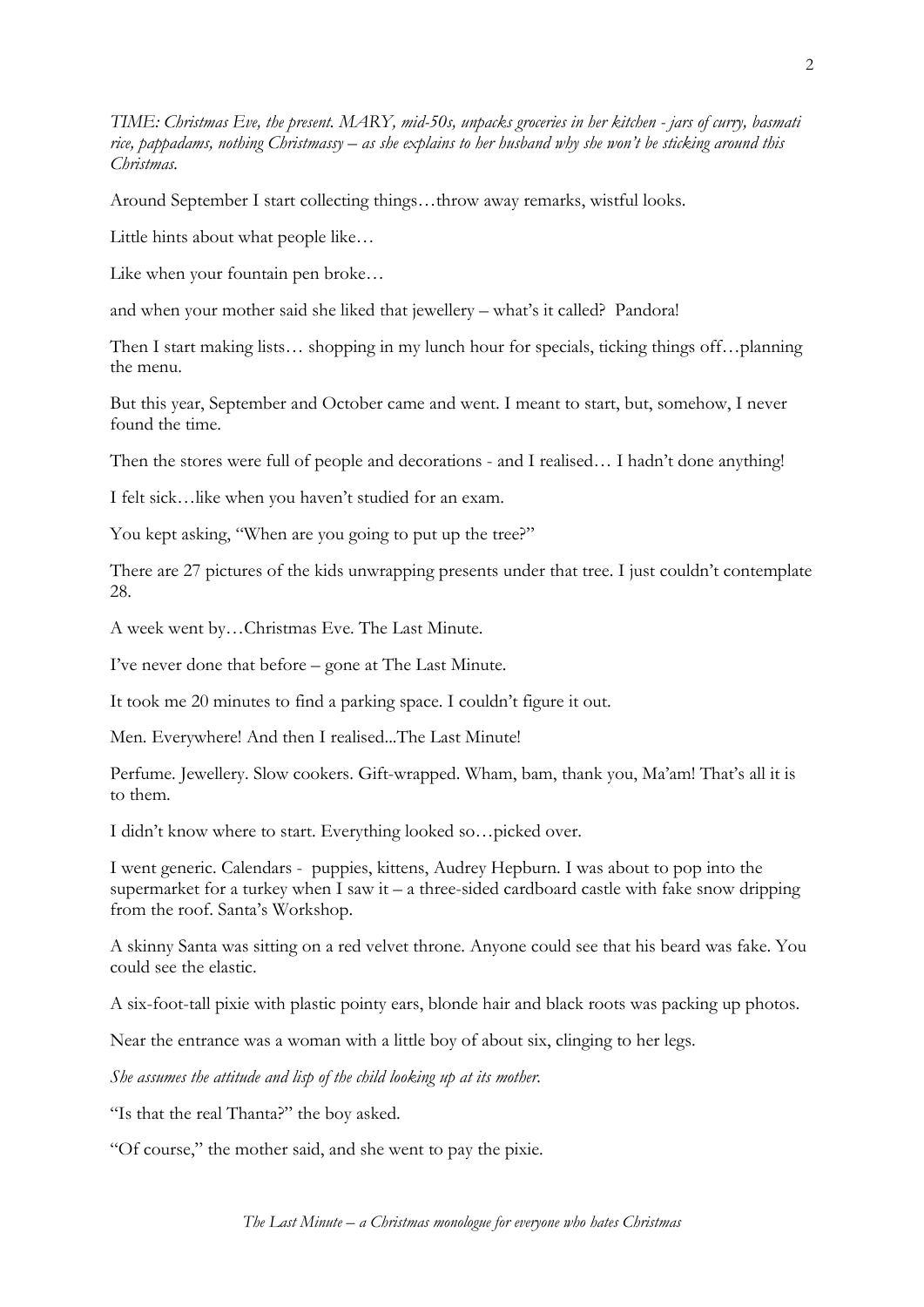The boy waited. Then he saw me, and stared with his big truthful eyes.

So, I called him over.

*She kneels down and whispers, as if speaking to a child.*

"Hey, kid!" *(She beckons.)* "You wanna see the real Santa?"

"Yeth," he said.

So, I told him.

*Beat.*

I'm the real Santa Claus! The one and only.

*(She speaks quickly, conspiratorially, on a roll.)* I'm the one that makes the list and checks it twice and buys all that crap made by children in China who don't even know what Christmas is.

And then I hide it in the bedroom closet and stay up every night for weeks, wrapping and writing, writing and wrapping…"with love from Santa".

On Christmas Eve, when everyone's asleep, I put it all under the tree.

In the morning, they rip it all open. "Wow! Look what Santa brought me!"

But it's just me.

Me!

The kid starts to cry. His Mom rushes over, screaming. "Pervert! Get away from my son! Security!! Security!"

A crowd gathers. But I can't stop. I'm screaming back, pointing to all the women watching.

"I'm Santa Claus and so is SHE and HER and HER! With our empty pockets and our empty lives, buying and wrapping and giving, giving, GIVING!

Until there's nothing left.

What for? Tell me! What's it all for? What the hell are we all doing?

Go home! Write a book! Invent a cure for cancer, malaria or Covid-19.

Because while we're planning, cooking, buying and wrapping, that's what the men are doing.

They're taking over the world or blowing it up, inventing the iPad, or looking for life on Mars – while we're playing Santa Claus, Easter Bunny and the Tooth Fairy.

*Assuming the voice of a male announcer.*

"Security to Zone 2! Security to Zone 2!"

*Her own voice:*

The security guard threw me out.

So, we're not having turkey this year…